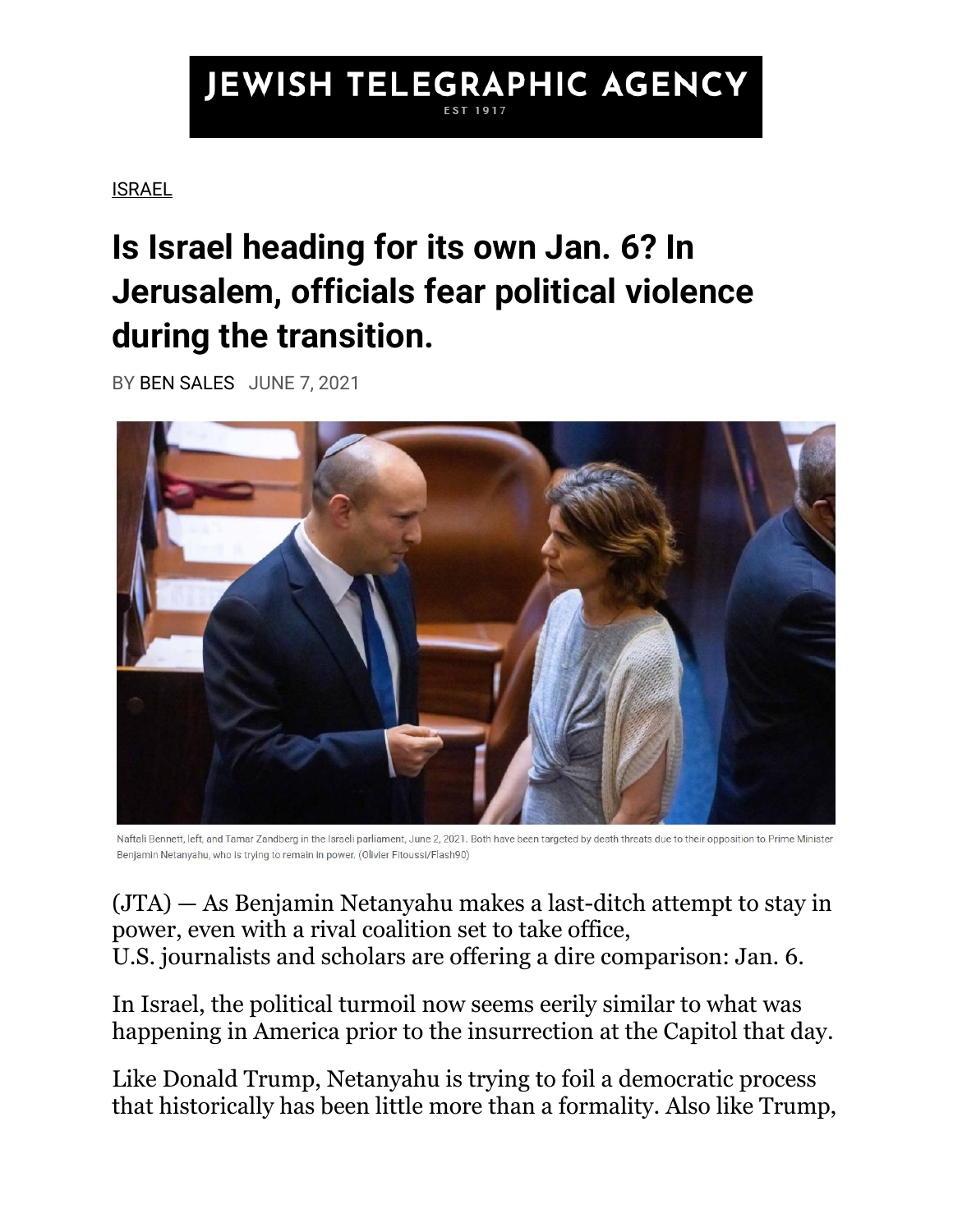the prime minister [says](https://www.jta.org/2021/06/06/israel/netanyahu-condemns-incitement-from-all-sides-but-also-decries-election-fraud-as-israeli-officials-fear-violence) the new administration is the product of the "greatest electoral fraud in the history of the country."

On Monday, Netanyahu's Likud party [claimed](https://twitter.com/Likud_Party/status/1401989416537763850) that the new coalition would be a "dark dictatorship" with laws "akin to the dictates of North Korea or Iran" because it will [seek to institute term limits](https://www.timesofisrael.com/change-government-agenda-electoral-reform-budget-and-jerusalem-building-boom/) that could disqualify Netanyahu from running again.

Netanyahu, Israel's leader for the past dozen years, has a loyal and passionate base that feels aggrieved and betrayed, similar to the former U.S. president.

One key difference: An event that would have gathered Netanyahu supporters for a potentially volatile rally was denied a permit on Monday.

Even as the head of Israel's internal security agency, the Shin Bet, has warned of political violence, the leaders of the incoming coalition, Naftali Bennett and Yair Lapid, have tried to stress that democracy will take its course while condemning incitement.

But a left-wing member of their coalition, incoming Environmental Minister Tamar Zandberg, tied Netanyahu's verbiage to that of Trump during the fraught presidential transition.

"I think it's very similar to what Trump and his hate groups and supporters were doing in the time before the Capitol attack," she told [Politico](https://www.politico.com/news/magazine/2021/06/06/post-netanyahu-israel-politics-491920) in an article published Sunday.

Zandberg has borne the brunt of violent rhetoric from the extremist right. Last week, she and her family fled their home in Tel Aviv after receiving [death threats.](https://www.jta.org/2021/06/03/israel/netanyahus-rivals-are-getting-death-threats-as-they-prepare-to-replace-him) A fake notice of her death circulated on social media.

Meanwhile, other politicians have received death threats or faced protests outside their private homes that have been promoted on social media by Netanyahu allies.

Still, the Israeli transition is proceeding, albeit slowly.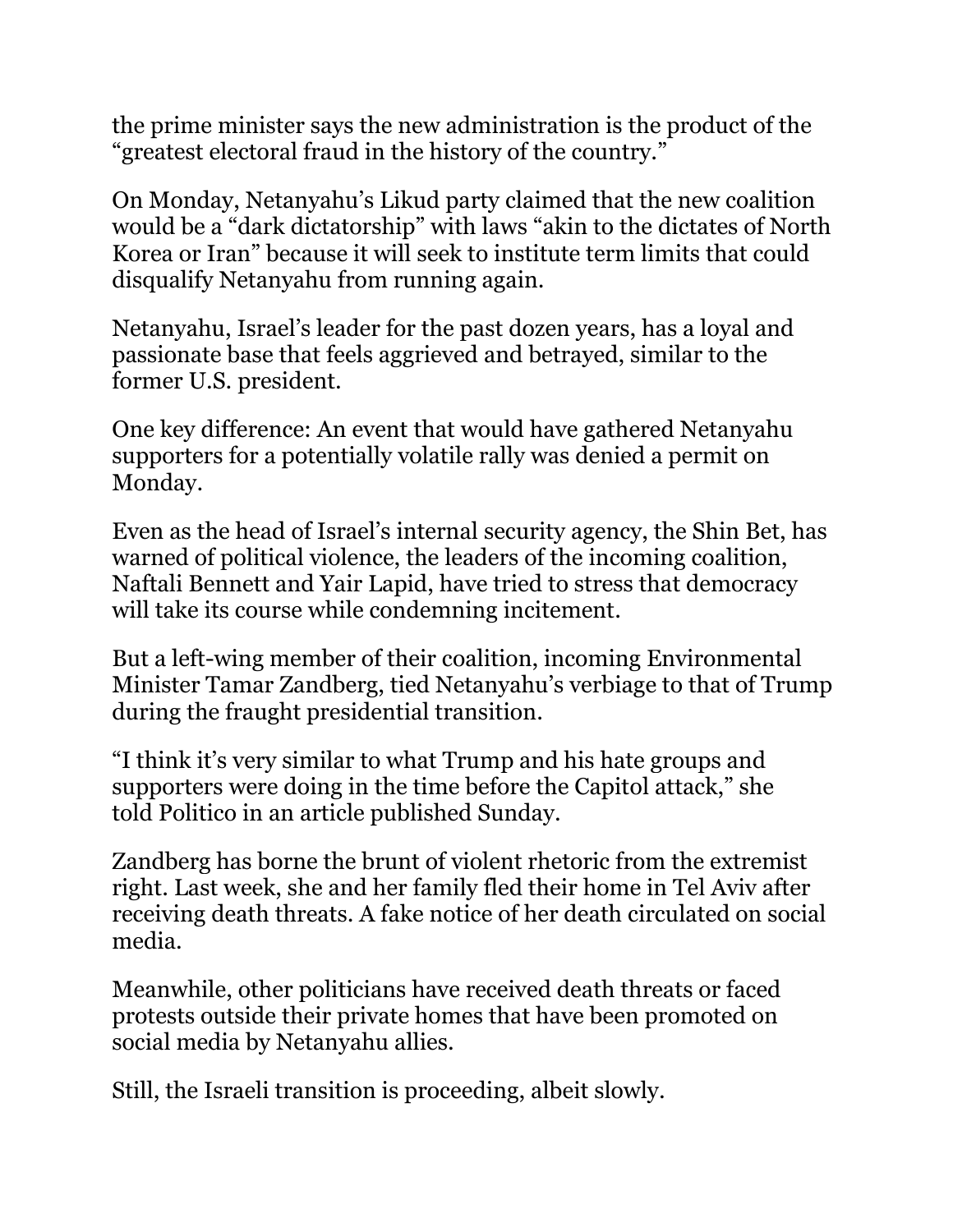On Monday, Knesset Speaker Yariv Levin, a Netanyahu ally, officially [announced](https://www.jpost.com/breaking-news/levin-defying-expectations-to-announce-govt-swearing-in-later-today-670336) that the parliament would vote on the new coalition by June 14, though he did not set a date. With the coalition having the slimmest of majorities  $-61$  of the Knesset's 120 members — Netanyahu is desperately trying to get one rival lawmaker to defect. His goal is to deadlock the Knesset into a 60-60 tie and prevent the new government from taking office. Thus far he has failed.

Meanwhile, a potential flashpoint for conflict appears to have been removed, as the Israel Police [canceled](https://www.timesofisrael.com/police-nix-contentious-jerusalem-flag-march-angering-nationalists/) a right-wing nationalist parade through the Old City of Jerusalem scheduled for Thursday. The march was denied permits amid fears that it would reignite violence just weeks after the conflict in Gaza, as well as the precarious electoral transition.

The parade, known as the Flags March, takes place annually on Jerusalem Day, which marks Israel's 1967 capture of eastern Jerusalem — Israel subsequently annexed the area as part of its capital city. The march is meant to celebrate Israeli sovereignty over the Old City, and its route generally takes the mostly Orthodox Jewish marchers through the Muslim Quarter there. In past years, the march has featured [racist chants,](https://www.timesofisrael.com/high-court-okays-jerusalem-day-march-through-muslim-quarter/) and Arab shopkeepers in the Old City [have](https://www.washingtonpost.com/world/middle_east/israeli-jews-march-in-jerusalems-muslim-quarter-on-eve-of-ramadan/2016/06/05/2989b100-2b2e-11e6-b9d5-3c3063f8332c_story.html)  [been advised](https://www.washingtonpost.com/world/middle_east/israeli-jews-march-in-jerusalems-muslim-quarter-on-eve-of-ramadan/2016/06/05/2989b100-2b2e-11e6-b9d5-3c3063f8332c_story.html) to board up their stores while it is taking place.

This year, on Jerusalem Day, which fell on May 10, the parade was interrupted by [rockets fired by Hamas](https://www.jta.org/2021/05/10/israel/the-fighting-in-gaza-jerusalem-and-across-israel-explained) launching 11 days of warfare between the terrorist group that controls the Gaza Strip and Israel. The march also took place amid escalating clashes between Jews and Arabs in Jerusalem and across Israel.

Last week, after organizers announced that the parade would be rescheduled for June 10, Defense Minister Benny Gantz, who is also part of the incoming coalition, [advised](https://www.haaretz.com/israel-news/.premium-defense-minister-orders-change-to-jerusalem-flag-march-route-fearing-tensions-1.9877429) that the route be changed. After refusing to OK the permit for Thursday, police did invite organizers to reapply with a new route or date.

The Biden administration also reportedly urged a change of route, fearing that Jerusalem could again experience violence.